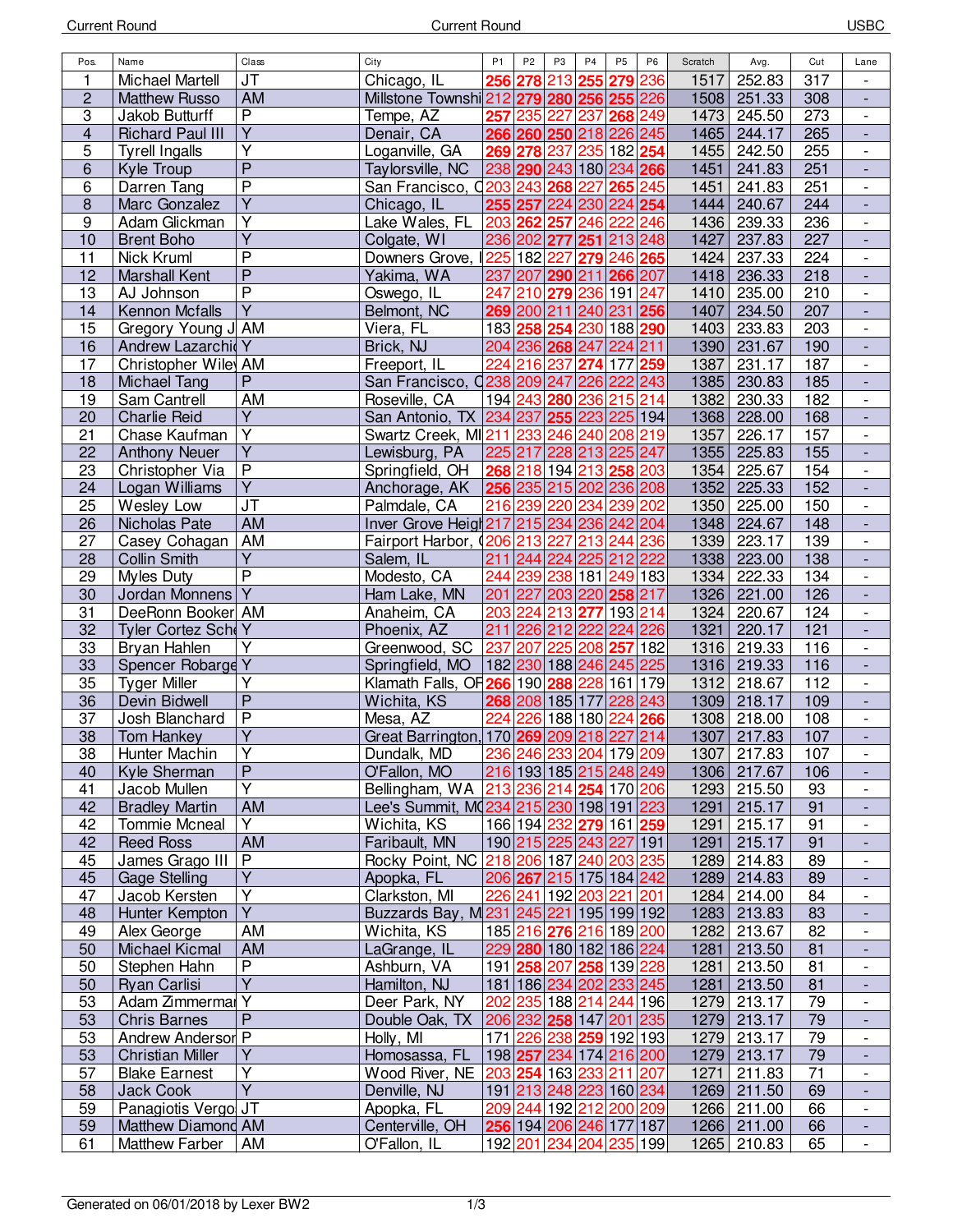| Pos.            | Name                               | Class                   | City                                      | P1      | P <sub>2</sub> | P <sub>3</sub> | P4                             | P <sub>5</sub> | P <sub>6</sub> | Scratch | Avg.                  | Cut              | Lane                         |
|-----------------|------------------------------------|-------------------------|-------------------------------------------|---------|----------------|----------------|--------------------------------|----------------|----------------|---------|-----------------------|------------------|------------------------------|
| 61              | Zachary Hattori                    | <b>AM</b>               | Henderson, NV                             |         |                |                | 258 223 211 206 189 178        |                |                | 1265    | 210.83                | 65               |                              |
| 63              | <b>Andrew Hall</b>                 | $\overline{Y}$          | Westborough, M4176 215 266 235 164 207    |         |                |                |                                |                |                | 1263    | 210.50                | 63               | $\overline{\phantom{a}}$     |
| 63              | Sean Wilcox                        | $\overline{Y}$          | Altamonte Spring 218 229 236 177 196 207  |         |                |                |                                |                |                | 1263    | 210.50                | 63               | $\overline{\phantom{a}}$     |
| 65              | <b>Tyler Trombetta</b>             | $\overline{Y}$          | Highland, IN                              |         |                |                | 184 240 216 223 194 205        |                |                | 1262    | 210.33                | 62               | $\blacksquare$               |
| 65              | Joshua Rondino                     | $\overline{Y}$          | Lilburn, GA                               |         |                |                | 245 191 216 163 236 211        |                |                | 1262    | 210.33                | 62               |                              |
| 67              | Joe Gerencser                      | Υ                       | Henderson, NV                             |         |                |                | 244 211 215 225 189 177        |                |                | 1261    | 210.17                | 61               |                              |
| 68              | Joshua Pate                        | AM                      | Inver Grove Heigt 225 222 192 181 223 212 |         |                |                |                                |                |                | 1255    | 209.17                | 55               |                              |
| 68              | Robert Altieri                     | $\overline{P}$          | Vancouver, WA                             |         |                |                | <b>277</b> 225 204 171 181 197 |                |                | 1255    | 209.17                | $\overline{55}$  | $\overline{\phantom{a}}$     |
| $\overline{70}$ | Nicholas Burgess AM                |                         | Jersey Village, T248 253 201 172 200 180  |         |                |                |                                |                |                | 1254    | 209.00                | 54               | $\blacksquare$               |
| 71              | Alec Keplinger                     | Y                       | Coldwater, MI                             |         |                |                | 197 166 238 237 211 201        |                |                | 1250    | 208.33                | 50               | $\blacksquare$               |
| 72              | Ronald Davis Jr                    | AM                      | Lanham, MD                                |         |                |                | 217 209 169 246 233 175        |                |                | 1249    | 208.17                | 49               | $\frac{1}{2}$                |
| 73              | Ryan Liederbach AM                 |                         | Northfield, OH                            |         |                |                | 203 236 245 199 192 169        |                |                | 1244    | 207.33                | 44               | $\overline{\phantom{a}}$     |
| 73              | Alex Acosta                        | Y                       | Bolingbrook, IL                           |         |                |                | 214 182 235 203 235 175        |                |                | 1244    | 207.33                | 44               | $\frac{1}{2}$                |
| $\overline{75}$ | AJ Chapman                         | $\overline{\mathsf{P}}$ | St Paul, MN                               |         |                |                | 246 182 178 162 227            |                | 248            | 1243    | 207.17                | 43               | $\blacksquare$               |
| 76              |                                    | AM                      |                                           |         |                |                | 226 194 214 195 209 202        |                |                | 1240    | 206.67                | 40               |                              |
|                 | Perry Crowell IV                   |                         | Hoquiam, WA                               |         |                |                |                                |                |                |         |                       |                  | $\overline{\phantom{a}}$     |
| 76              | Jordan Bryant                      | Y                       | Detroit, MI                               |         |                |                | 165 187 201 225 229 233        |                |                | 1240    | 206.67                | 40               |                              |
| 76              | Kyle Ortiz                         | AM                      | Mililani, HI                              |         |                |                | 246 267 188 176 165 198        |                |                | 1240    | 206.67                | 40               |                              |
| 79              | TJ Rock                            | $\overline{Y}$          | Henderson, NV                             |         |                |                | 213 237 198 186 178 227        |                |                | 1239    | 206.50                | 39               |                              |
| 80              | Bryan Manno                        | <b>AM</b>               | Singer Island, FL 234 172 192 186 214 238 |         |                |                |                                |                |                | 1236    | 206.00                | $\overline{36}$  | $\overline{\phantom{a}}$     |
| 80              | Zachary Singer                     | $\overline{Y}$          | Buffalo Grove, IL 220 176 201 190 235 214 |         |                |                |                                |                |                | 1236    | 206.00                | 36               | $\blacksquare$               |
| 82              | <b>Ryan Winters</b>                | J <sub>T</sub>          | Livonia, MI                               |         |                |                | 181 243 201 200 224 183        |                |                | 1232    | 205.33                | 32               |                              |
| 83              | Brandon Mooney Y                   |                         | Roscoe, IL                                |         |                |                | 186 223 213 227 222 159        |                |                | 1230    | 205.00                | 30               | $\overline{\phantom{a}}$     |
| 83              | Nicholas Sommer Y                  |                         | Roscoe, IL                                |         |                |                | 188 195 189 246 184 228        |                |                | 1230    | 205.00                | 30               |                              |
| 83              | Jordan Chavez                      | $\overline{Y}$          | Crest Hill, IL                            |         |                |                | 200 203 235 188 221 183        |                |                | 1230    | 205.00                | 30               | $\overline{\phantom{a}}$     |
| 83              | Frederick Peters AM                |                         | Muskego, WI                               |         |                |                | 176 193 204 223 222 212        |                |                | 1230    | 205.00                | 30               |                              |
| 87              | Parker Johnson                     | Υ                       | Selma, TX                                 |         |                |                | 133 225 222 196 201 245        |                |                | 1222    | 203.67                | 22               |                              |
| 87              | Cooper Tate                        | $\overline{\mathsf{Y}}$ | Vadnais Heights, 208 224 183 188 208 211  |         |                |                |                                |                |                | 1222    | 203.67                | 22               |                              |
| 89              | Jacob Klein                        | AM                      | East Islip, NY                            |         |                |                | 223 229 195 166 203 203        |                |                | 1219    | 203.17                | 19               | $\overline{\phantom{a}}$     |
| 90              | Alec Karr                          | $\overline{Y}$          | Fremont, NE                               |         |                |                | 141 171 241 200 249 213        |                |                | 1215    | 202.50                | $\overline{15}$  | $\overline{\phantom{a}}$     |
| 91              | Kevin Valmonte                     | AM                      | Upland, CA                                |         |                |                | 199 204 196 215 165 234        |                |                | 1213    | 202.17                | 13               | $\blacksquare$               |
| 92              | <b>Tim Ursillo</b>                 | AM                      | Lakeside, CA                              |         |                |                | 215 226 209 194 144 223        |                |                | 1211    | 201.83                | 11               | $\frac{1}{2}$                |
| 93              | Alexander Horton Y                 |                         | Douglassville, PA 201 169 212 222 200 206 |         |                |                |                                |                |                | 1210    | 201.67                | 10               | $\blacksquare$               |
| 94              | <b>Steven Faulkner</b>             | $\overline{Y}$          | Butner, NC                                |         |                |                | 247 233 173 179 207 170        |                |                | 1209    | 201.50                | $\boldsymbol{9}$ |                              |
| 95              | Mason Yamada                       | $\overline{Y}$          | Kenai, AK                                 | 218 225 |                |                | 178 210 208 169                |                |                | 1208    | 201.33                | 8                | $\overline{\phantom{a}}$     |
| 95              | Dawson Miller                      | Υ                       | Huntingtown, MD 209 225 185 217 172 200   |         |                |                |                                |                |                | 1208    | 201.33                | $\bf 8$          | $\overline{\phantom{a}}$     |
| 97              | Jakob Sisk                         | Υ                       | Rossville, IN                             |         |                |                | 226 234 176 168 213 190        |                |                | 1207    | 201.17                | 7                | $\overline{\phantom{a}}$     |
| 98              | Joseph Grondin                     | $\overline{\mathsf{Y}}$ | San Pedro, CA                             |         |                |                | 220 202 202 166 204 212        |                |                | 1206    | 201.00                | 6                |                              |
| 99              | Solomon Salama Y                   |                         | Beverly Hills, CA 246 191 173 214 194 187 |         |                |                |                                |                |                | 1205    | 200.83                | 5                |                              |
| 100             | Daniel Bolan                       | $\overline{Y}$          | Orlando, FL                               |         |                |                | 186 225 147 187 234 223        |                |                |         | 1202 200.33           | $\overline{2}$   |                              |
| 100             | Nick Archacki                      | Ÿ                       | Saegertown, PA                            |         |                |                | 192 192 227 137 211 243        |                |                | 1202    | 200.33                | 2                |                              |
| 102             | Roderic Ramos                      | <b>AM</b>               | Mililani, HI                              |         |                |                | 164 220 216 205 202 190        |                |                | 1197    | 199.50                | $-3$             |                              |
| 103             | Kris Prather                       | $\overline{P}$          | Milton, FL                                |         |                |                | 213 221 172 215 168 205        |                |                | 1194    | 199.00                | -6               |                              |
| 104             | Corey Umbrello                     | $\overline{P}$          | Westminster, MA 172 206 178 228 194 212   |         |                |                |                                |                |                | 1190    | 198.33                | $-10$            |                              |
| 104             | Zachary Vashaw AM                  |                         | Deephaven, MN                             |         |                |                | 194 202 192 217 223 162        |                |                | 1190    | 198.33                | $-10$            | $\overline{\phantom{a}}$     |
| 106             | Brennan Haugh                      | Y                       | Faribault, MN                             |         |                |                | 211 214 213 162 237 151        |                |                |         | 1188 198.00           | $-12$            |                              |
|                 |                                    |                         |                                           |         |                |                | 157 198 175 218 202 235        |                |                |         |                       |                  |                              |
| 107<br>107      | Austin Aude<br>Timothy Gruendle AM | AM                      | Lincoln, NE<br>St. Louis, MO              |         |                |                | 207 138 265 195 181 199        |                |                | 1185    | 1185 197.50<br>197.50 | $-15$<br>$-15$   | $\overline{\phantom{a}}$     |
|                 |                                    |                         |                                           |         |                |                |                                |                |                |         |                       |                  | $\overline{\phantom{a}}$     |
| 109             | <b>Riley Smith</b>                 | AM                      | Kenosha, WI                               |         |                |                | 209 244 197 190 163 179        |                |                | 1182    | 197.00                | $-18$            |                              |
| 110             | Christopher Hefn AM                |                         | Redondo Beach,                            |         |                |                | 157 230 206 222 173 191        |                |                |         | 1179 196.50           | $-21$            |                              |
| 111             | Kyle Andrews                       | AM                      | Vista, CA                                 |         |                |                | 198 191 195 194 197 203        |                |                | 1178    | 196.33                | $-22$            | $\overline{\phantom{a}}$     |
| 112             | <b>Wyatt Smith</b>                 | $\overline{Y}$          | Cape Coral, FL                            |         |                |                | 129 210 187 243 202 205        |                |                |         | 1176 196.00           | $-24$            |                              |
| 113             | Thorsten Przychd AM                |                         | Sebring, FL                               |         |                |                | 215 229 185 172 169 203        |                |                | 1173    | 195.50                | $-27$            |                              |
| 113             | Kyle King                          | $\mathsf{P}$            | Glendale, AZ                              |         |                |                | 187 169 231 157 217 212        |                |                | 1173    | 195.50                | $-27$            | $\overline{\phantom{a}}$     |
| 113             | Andrew Cain                        | $\overline{P}$          | Phoenix, AZ                               |         |                |                | 179 212 206 235 182 159        |                |                | 1173    | 195.50                | $-27$            | $\blacksquare$               |
| 113             | <b>Connell Kelleher</b>            | $\overline{Y}$          | Chicago, IL                               |         |                |                | 237 213 202 174 170 177        |                |                | 1173    | 195.50                | $-27$            | $\overline{\phantom{a}}$     |
| 117             | <b>Thomas Peters</b>               | AM                      | Belleville, IL                            |         |                |                | 160 159 236 207 187 222        |                |                | 1171    | 195.17                | $-29$            | $\qquad \qquad \blacksquare$ |
| 118             | <b>Charles Vashaw</b>              | AM                      | Deephaven, MN                             |         |                |                | 179 182 238 163 194 212        |                |                | 1168    | 194.67                | $-32$            |                              |
| 118             | Colllin Walsh                      | Υ                       | Columbia, MO                              |         |                |                | 192 226 193 203 182 172        |                |                | 1168    | 194.67                | $-32$            | $\overline{\phantom{a}}$     |
| 120             | Jaxon Helland                      | $\overline{Y}$          | Mound, MN                                 |         |                |                | 181 170 210 195 142 265        |                |                | 1163    | 193.83                | $-37$            |                              |
| 121             | Andrew Svoren                      | AM                      | Bakersfield, CA                           |         |                |                | 223 168 246 212 171 141        |                |                | 1161    | 193.50                | $-39$            | $\overline{\phantom{a}}$     |
| 122             | Donovan Thomas Y                   |                         | Longmont, CO                              |         |                |                | 215 206 201 206 148 184        |                |                | 1160    | 193.33                | $-40$            | $\Box$                       |